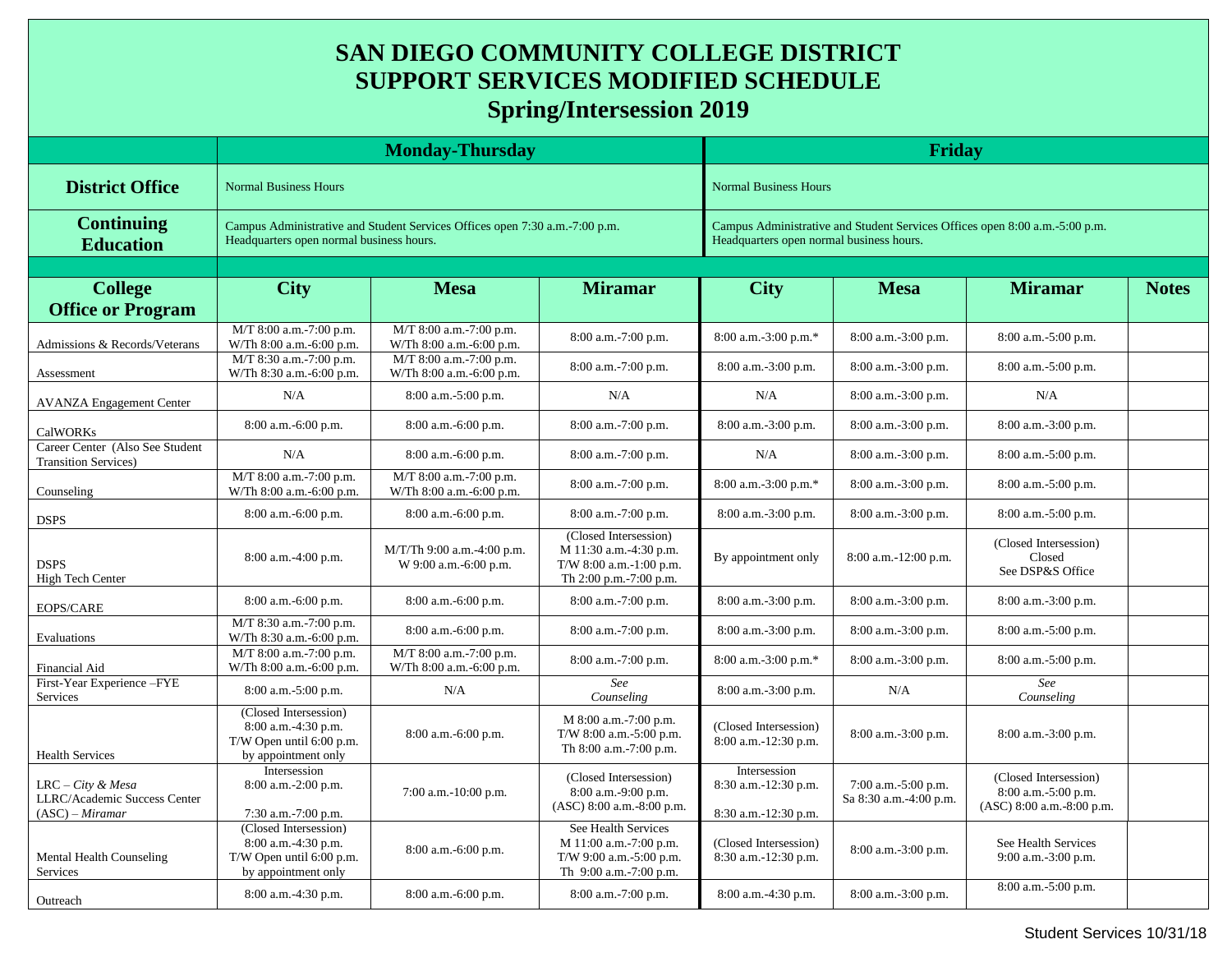|                                                                                                  |                                                     | <b>Monday-Thursday</b>                              |                                                    | <b>Friday</b>                      |                                          |                                                    |              |
|--------------------------------------------------------------------------------------------------|-----------------------------------------------------|-----------------------------------------------------|----------------------------------------------------|------------------------------------|------------------------------------------|----------------------------------------------------|--------------|
| <b>College</b><br><b>Office or Program</b>                                                       | <b>City</b>                                         | <b>Mesa</b>                                         | <b>Miramar</b>                                     | <b>City</b>                        | <b>Mesa</b>                              | <b>Miramar</b>                                     | <b>Notes</b> |
| Puente                                                                                           | See Counseling                                      | See Counseling                                      | N/A                                                | See Counseling                     | See Counseling                           | N/A                                                |              |
| Student Transition Services -<br>Career Center, Placement Center,<br>&<br><b>Transfer Center</b> | 8:00 a.m.-6:00 p.m.                                 | $8:00$ a.m.-6:00 p.m                                | 8:00 a.m.-7:00 p.m.                                | $8:00$ a.m.-3:00 p.m.              | 8:00 a.m.-3:00 p.m.                      | $8:00$ a.m.-3:00 p.m.                              |              |
| <b>Student Accounting</b>                                                                        | M/T 8:00 a.m.-7:00 p.m.<br>W/Th 8:00 a.m.-6:00 p.m. | M/T 8:00 a.m.-7:00 p.m.<br>W/Th 8:00 a.m.-6:00 p.m. | 8:00 a.m.-7:00 p.m.                                | 8:00 a.m.-3:00 p.m.*               | 8:00 a.m.-3:00 p.m.                      | 8:00 a.m. - 5:00 p.m.                              |              |
| <b>SUBIR Center</b>                                                                              | 10:00 a.m.-4:00 p.m.                                | N/A                                                 | N/A                                                | 9:00 a.m.-2:00 p.m.                | N/A                                      | N/A                                                |              |
| Title V                                                                                          | 8:00 a.m.-4:30 p.m.                                 | N/A                                                 | N/A                                                | 8:00 a.m.-4:30 p.m.                | N/A                                      | N/A                                                |              |
| TRIO / STAR TRIO                                                                                 | N/A                                                 | 8:00 a.m.-6:00 p.m.                                 | N/A                                                | N/A                                | 8:00 a.m.-3:00 p.m.                      | N/A                                                |              |
| <b>Transfer Center</b><br>(Also See Student Transition<br>Services)                              | See Student Transition<br>Services                  | $8:00$ a.m. $-6:00$ p.m.                            | 8:00 a.m.-7:00 p.m.                                | See Student Transition<br>Services | 8:00 a.m.-3:00 p.m.                      | 8:00 a.m.-3:00 p.m.                                |              |
| <b>Tutorial Services</b><br>Mesa-Tutoring & Computing<br>Center (MT2C)<br>Miramar-(ASC)          | 8:00 a.m.-6:00 p.m.                                 | $10:00$ a.m.-2:00 p.m.<br>(MT2C)                    | (Closed Intersession)<br>(ASC) 8:00 a.m.-8:00 p.m. | $8:00$ a.m.-1:00 p.m.              | F & Sa<br>10:00 a.m.-3:00 p.m.<br>(MT2C) | (Closed Intersession)<br>(ASC) 8:00 a.m.-8:00 p.m. |              |
| Umoja<br>(Mesa: Mesa Academy/Umoja)                                                              | See Counseling                                      | See Counseling                                      | N/A                                                | See Counseling                     | See Counseling                           | N/A                                                |              |
| Dean, Matriculation & Student<br>Development                                                     | 8:00 a.m.-5:00 p.m.                                 | $8:00$ a.m. $-6:00$ p.m.                            | 8:00 a.m.-5:00 p.m.                                | 8:00 a.m.-5:00 p.m.                | 8:00 a.m.-5:00 p.m.                      | 8:00 a.m.-5:00 p.m.                                |              |
| Dean, Student Affairs                                                                            | 8:00 a.m.-6:00 p.m.                                 | $8:00$ a.m. $-6:00$ p.m.                            | 8:00 a.m.-5:00 p.m.                                | 8:00 a.m.-3:00 p.m.                | 8:00 a.m.-5:00 p.m.                      | 8:00 a.m.-5:00 p.m.                                |              |
| Dean, Student Success & Equity                                                                   | 8:00 a.m.-5:00 p.m.                                 | 8:00 a.m.-6:00 p.m.                                 | N/A                                                | 8:00 a.m.-5:00 p.m.                | 8:00 a.m.-5:00 p.m.                      | N/A                                                |              |
| VPSS / VPI / VPA                                                                                 | $8:00$ a.m.-5:00 p.m.                               | $8:00$ a.m. $-6:00$ p.m.                            | 8:00 a.m.-5:00 p.m.                                | 8:00 a.m.-5:00 p.m.                | 8:00 a.m.-5:00 p.m.                      | 8:00 a.m.-5:00 p.m.                                |              |
| <b>Instructional Deans Offices</b>                                                               | 8:00 a.m.-5:00 p.m.                                 | 8:00 a.m.-5:00 p.m.                                 | 8:00 a.m.-5:00 p.m.                                | 8:00 a.m.-5:00 p.m.                | 8:00 a.m.-5:00 p.m.                      | 8:00 a.m.-5:00 p.m.                                |              |

\***Extended Friday Hours:** 8:00 a.m. – 5:00 p.m. – January 25<sup>th</sup> & February 8<sup>th</sup>: (Admissions, Financial Aid, Counseling, Student Accounting, DSPS.) Saturday Services Hours: January 26<sup>th</sup> 8:00 a.m. - 1:00 p.m. (Saturday before primary term classes: Admissions, Financial Aid, Counseling, Student Accounting, DSPS.) **City, Mesa, and Miramar Campuses closed on:** December  $21^{st} - 31^{st}$ , January  $1^{st}$  &  $21^{st}$ , February  $15^{th} - 18^{th}$ , March  $29^{th}$  – March  $30^{th}$ (Dean of Student Affairs open 8:00 a.m.  $-5:00$  p.m. on March  $25<sup>th</sup> - 28<sup>th</sup>$ )